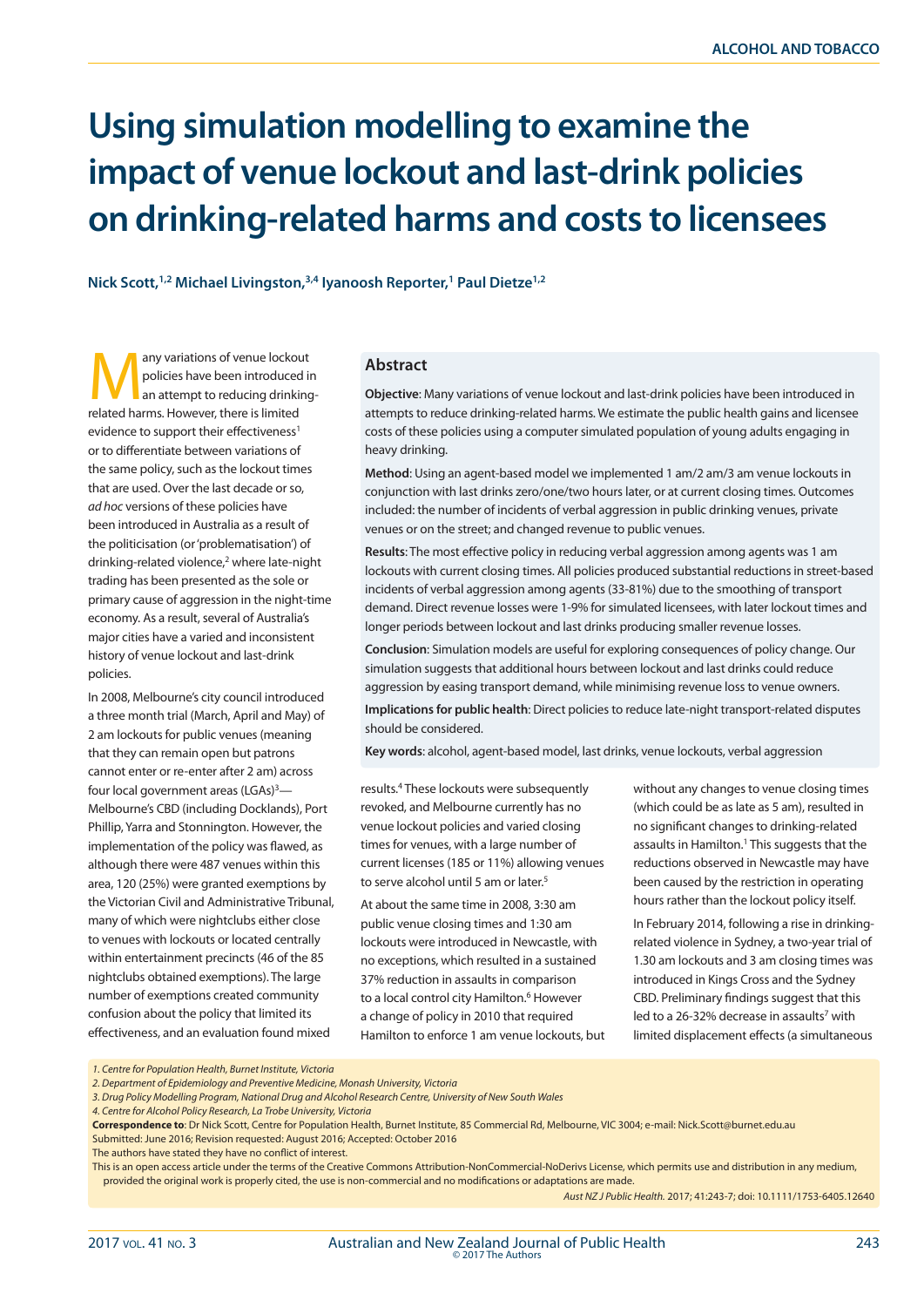9% decrease across the rest of NSW was also reported), and a reduction in the number of drinking-related serious injury presentation in the emergency department of a major nearby hospital.<sup>8</sup> However, it is unclear whether these decreases were simply the result of reduced participation in the night-time economy, with business revenue allegedly falling 20-50%,<sup>9</sup> as supported by a 33% fall in foot traffic (from a Saturday night peak of about 6,000 in 2011 to about 4,000 in 2015),<sup>10</sup> lower passenger crossings at Kings Cross station and reduced taxi patronage.7 At the time of writing a review of these laws was under way. Other evaluations of lock-out laws in Queensland<sup>11,12</sup> and in regional Victorian cities<sup>13</sup> have produced mixed findings, with the weight of evidence suggesting that trading hours (or hours of service) are more likely to reduce harm than lockout provisions.

Recent legislation in Queensland means that from July 2016, state-wide laws of 2 am last drinks will be introduced, with an exception of 3 am last drinks given to venues in 15 latetrading 'Safe Night Precincts'.14,15 In addition, from February 2017 a 1 am lockout law was to be introduced to these 15 safe Night Precincts;<sup>15</sup> however, a subsequent policy review removed this requirement before it was implemented.

A challenge for evaluations of these policies is that when balancing the needs of various stakeholders it is difficult to define success. The obvious desirability of lower numbers of assaults and emergency department presentations must be balanced against sociocultural and economic costs to businesses, consumers and the community via reduced participation in the night-time economy. Current evaluations largely focus on the impacts on violence and injury, which means that a full picture of the impacts of policy change is rarely available. Metrics such as venue revenue lost per incident averted can be used to objectively debate various policy impacts, although these data are largely private and unavailable to researchers. Simulation modelling can provide a method of estimating and comparing these measures under a range of policy options before they are actually implemented.

Agent-based models (ABMs) are a type of model that has been successfully applied to alcohol policy analysis.<sup>16-19</sup> ABMs are powerful in their abilities to represent diverse populations, as they comprise a set of autonomous 'agents' with unique characteristics.20 Each agent in the model

follows simple behavioural rules to interact with other agents and their environment according to their personal characteristics. In this way, different responses to venue lockout policies according to where people live, where they normally drink and other personal characteristics can be captured.21-24 When many agents are combined and simulated together, their individualised characteristics provide a representation of a real-world population, and large-scale behavioural patterns can emerge from a multitude of local, stochastic interactions.

In this paper we use an existing ABM 'SimDrink'25 to simulate the effects of a variety of venue lockout and last-drink policies. In particular, we estimate the reduction in verbal aggression and lost revenue under variations of each policy, and combine these to determine the licensee costs per incident of aggression averted. The approach taken is novel because it involves simulating and tracking a population on an hourly time scale throughout the course of a night. This means that unlike many other models of this kind, we are able to compare hypothetical timespecific (i.e. hour of day specific) policies, such as different lockout and last-drink times.

# **Methods**

#### *The model*

SimDrink simulates a population of 18-25 year olds from Melbourne (residing in either inner city (IC) or outer urban (OU) areas) meeting up with friends, who then move between private, public 'niche' (e.g. pubs, bars) and public 'commercial' (e.g. nightclubs) venues over the course of a Saturday night.26 The model tracks individuals agents' alcohol consumption, spending and whether or not they experience verbal aggression, 'consumption-related harms' (drink more than their pre-determined physiological limits) or 'transport-related harms' (have difficulty getting home). A detailed model description is provided in Appendix A and parameters used for the model are in provided in Appendix B (see the Supplementary file available with the online version of this article). Further information including an extensive investigation of model sensitivities can be found in.<sup>25</sup>

The model setting is Melbourne, but from the period prior to the introduction of 24 hour public transport in January 2016. There are several reasons for this. First, data to parametrise the model were obtained from

the Young Adults Alcohol Study (YAAS),<sup>27</sup> which was conducted in 2012, prior to this major policy change. The YAAS questionnaire asks a cohort of young heavy drinkers detailed questions about their movements and drinking behaviours throughout their most recent 'big night out' in Melbourne, defined as their most recent occasion consuming more than 8 (women) or 10 (men) standard drinks of alcohol. It is unclear what long-term effects 24-hour public transport has had on individual drinking behaviours and therefore whether these data and parameters are still appropriate in 2016. Second, we would like our results to apply more broadly to other settings, in particular Adelaide, Brisbane and Sydney, where public transport operates similarly to how it did in Melbourne in 2012. Ideally, each of these settings would be modelled with unique, locally relevant parameters, but as no studies similar to YAAS are available in other Australian cities, this is not possible. Nevertheless, we believe that the psychosocial characteristics of drinking that the model relies on, which are listed directly below, are similar across other settings, making the results generalisable.

## *Model assumptions and the psychosocial characteristics of drinking in Australia*

The model makes several underlying assumptions about the single-occasion drinking sessions of individuals. In particular, the model assumes:

- Public locations attended by young drinkers from both OU and IC areas are typically in the IC.<sup>28</sup>
- • It is common for people to move between venues (including between public and private settings) throughout the course of a single night.27,29
- • Individuals drink at different rates in different settings (i.e. in public-niche versus public-commercial) and when intoxicated.<sup>30</sup>
- Friendship groups don't split up when changing venues, with the exception of some members going home (the most common reasons for young people to attend drinking environments is either to socialise with friends or for special events/ celebrations).29
- Due to both peer pressure and safety concerns (in particular among OU residents), after exceeding their planned length of night people will only go home if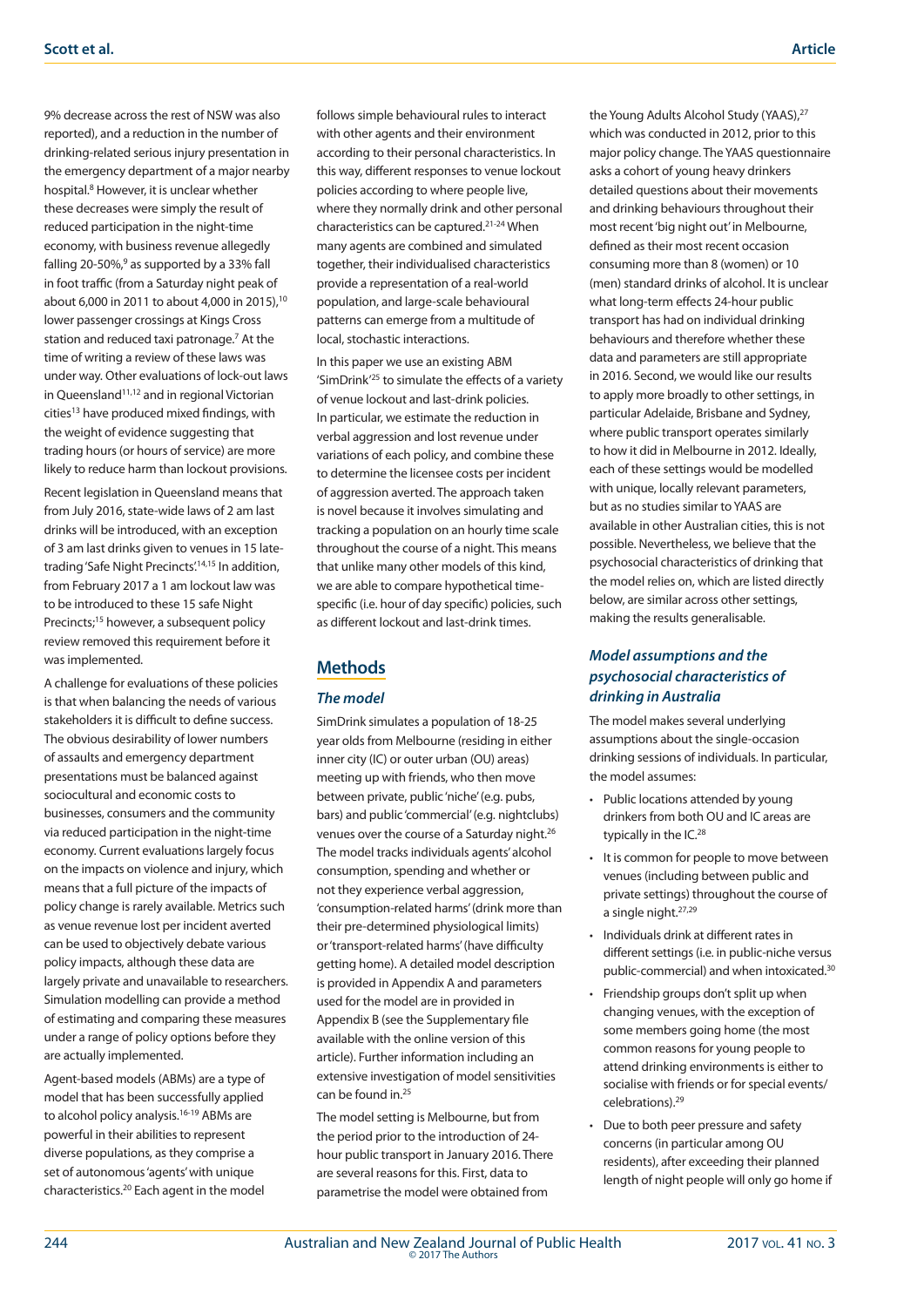at least one friend has also exceeded their planned length of night (also based on extensive fieldwork from the authors).<sup>31</sup>

Given the high cost of taxis, most people will be aware of the last train departure time and many people are likely to make specific efforts to catch the last train home (also based on extensive fieldwork from the authors).<sup>31</sup>

The generalisability of this model and its results is determined by the applicability of these assumptions to other settings. In the absence of evidence to the contrary we believe these assumptions to be broadly consistent at least across other capital Australian cities.

Several features believed to influence people's movements and harms and venues' revenues were unable to be included due to lack of studies and data to inform the model; for example the increasing use of ride-sharing services such as Uber, promotional events, drink discounts and live music. These have been identified as areas for future work.

#### *Measures*

For this analysis, the model outputs used to compare different scenarios were: the number of incidents of verbal aggression inside public and private venues; the number of incidents of verbal aggression outside of public venues ('street-based' incidents); and the percentage of agents from the OU and IC areas experiencing consumption-related harms. The effect of venue lockout policies on transport-related harms experienced by agents in the model have been considered elsewhere.19

Venues in the model each have their own set of individual properties and can record the total amount spent on drinks by simulated agents throughout the course of the night, meaning that when policies are tested that affect the movements of individuals, any changes to total revenue from a base scenario are able to be measured. This is how the direct loss of revenue under various lockout and last drink scenarios was estimated.

For each policy scenario being tested, 1000 simulations were run and average outputs were used to account for stochastic model variation. The simulated population for this analysis was 50% male, 50% IC residents (versus 50% OU residents) and 50% 18-21 year-olds (versus 50% 22-25 year-olds).

#### *Scenarios*

To implement policies of venue lockouts, agents moving between venues after the lockout time no longer had the option to go to IC public venues. Closing time is a property of each venue in the model, and to implement last-drink policies, at a given time all venues were closed simultaneously and people inside them were moved on using the same process as if this were a regular closing time (see Supplementary file, Appendix A). Policies tested were: lockout times of 1 am, 2 am and 3 am; and last-drink times occurring at 1 am, 2 am, 3 am or the regular venue closing times (up to 7 am for some venues<sup>5</sup> – see Supplementary file, Appendix B). Each policy was compared to a scenario of no lockouts and current last-drink times, and policies that varied closing times but had no lockouts were implemented as the lockout time being equal to the last-drinks time.

### **Results**

Regardless of last-drink time, 1am lockouts were the most effective in reducing total incidents of verbal aggression. Total incidents decreased by 17–25% under the various 1 am lockout policies, compared to 16–18% under 2 am lockout policies and 10–11% under 3 am lockout policies (Table 1).

Across all policies, the most significant effects were on street-based incidents of verbal aggression – those occurring after people had left venues and were navigating the transport system. Street-based incidents fell by 33- 81%, with larger falls observed as the time between lockout and last drinks increased

due to reduced surges and smoothing of transport demand. In the case of 1 am lockouts with current venue closing time the longest period between lockout time and last drinks – the number of street-based incidents of verbal aggression was reduced by as much as 81%. In particular, street-based incidents accounted for only 16% (11.0/67.2) of baseline incidents, but represented the majority of incidents averted, indicating that this is a key component of the policy impact. Contrasting this is that the reduction in verbal aggression inside of venues was the lowest when last-drink times were earlier; however this simply reflects less person-hours spent inside of venues.

As might be expected, the least revenue was lost when venues were able to accept patrons until later (3 am lockout time) or serve drinks for longer (current closing times). Depending on the additional hours of service allowed, the estimated loss of revenue to venues ranged from 4–9% with 1 am lockouts, 3–5% with 2 am lockouts and 1–2% with 3 am lockouts. These figures relate only to direct losses in revenue over a single night. The model does not consider any longer-term behavioural response to the policies that may result in lower patronage and revenues over time, or any rebound effects in patron behaviour such as starting earlier. As such, our results cannot be directly compared with values of 20-50% reported in Sydney.<sup>9</sup>

Policies that had the longest period between the lockout time and last drinks had both the maximum reduction in street-based incidents and the least loss of revenue as venues could continue serving for longer. These policies

**Table 1: Results of policy simulations. The percentage change in the number of incidents of verbal aggression in public venues, private venues and in the street; the loss of revenue to public venues; the cost per incident of verbal aggression averted; and the percentage change in the prevalence of consumption-related harms among inner city and outer urban residents.**

|                                                                                                          |                 | 1 am lockouts                             |                                           |                                           |                                   | 2 am lockouts          |                           |                                   | 3 am lockouts                 |                                   |
|----------------------------------------------------------------------------------------------------------|-----------------|-------------------------------------------|-------------------------------------------|-------------------------------------------|-----------------------------------|------------------------|---------------------------|-----------------------------------|-------------------------------|-----------------------------------|
|                                                                                                          | <b>Baseline</b> | 1 <sub>am</sub><br>last-<br><b>drinks</b> | 2 <sub>am</sub><br>last-<br><b>drinks</b> | 3 <sub>am</sub><br>last-<br><b>drinks</b> | <b>Current</b><br>last-<br>drinks | 2am<br>last-<br>drinks | $3$ am<br>last-<br>drinks | <b>Current</b><br>last-<br>drinks | 3am<br>last-<br><b>drinks</b> | <b>Current</b><br>last-<br>drinks |
| Incidents of verbal aggression per 1,000 people                                                          |                 |                                           |                                           |                                           |                                   |                        |                           |                                   |                               |                                   |
| <b>Public venues</b>                                                                                     | 16.0            | $-26%$                                    | $-23%$                                    | $-19%$                                    | $-16%$                            | $-20%$                 | $-16%$                    | $-12%$                            | $-17%$                        | $-8%$                             |
| Private venues                                                                                           | 40.3            | $-2%$                                     | $-9%$                                     | $-11%$                                    | $-13%$                            | $-6%$                  | $-7%$                     | 6%                                | $-2\%$                        | $-3%$                             |
| Street-based                                                                                             | 11.0            | $-55%$                                    | $-73%$                                    | $-72%$                                    | $-81%$                            | $-56%$                 | $-59%$                    | $-58%$                            | $-33%$                        | $-41%$                            |
| <b>Total incidents</b>                                                                                   | 67.2            | $-17%$                                    | $-23%$                                    | $-23%$                                    | $-25%$                            | $-17%$                 | $-18%$                    | $-16%$                            | $-11%$                        | $-10%$                            |
| Total public revenue per<br>1,000 people                                                                 | \$26,761        | $-9%$                                     | $-5%$                                     | $-4%$                                     | $-4%$                             | $-5%$                  | $-3%$                     | $-3%$                             | $-2%$                         | $-1%$                             |
| Lost revenue per public<br>incident averted                                                              | N/A             | \$227                                     | \$124                                     | \$108                                     | \$84                              | \$140                  | \$88                      | \$95                              | \$100                         | \$66                              |
| Percentage of population who experienced consumption-related harms (columns represent percentage change) |                 |                                           |                                           |                                           |                                   |                        |                           |                                   |                               |                                   |
| Outer urban residents                                                                                    | 13.4            | $-1%$                                     | 0%                                        | 2%                                        | 1%                                | 1%                     | 0%                        | 1%                                | 0%                            | $-1%$                             |
| Inner city residents                                                                                     | 13.1            | 5%                                        | 8%                                        | 8%                                        | 9%                                | 5%                     | 5%                        | 6%                                | 1%                            | 2%                                |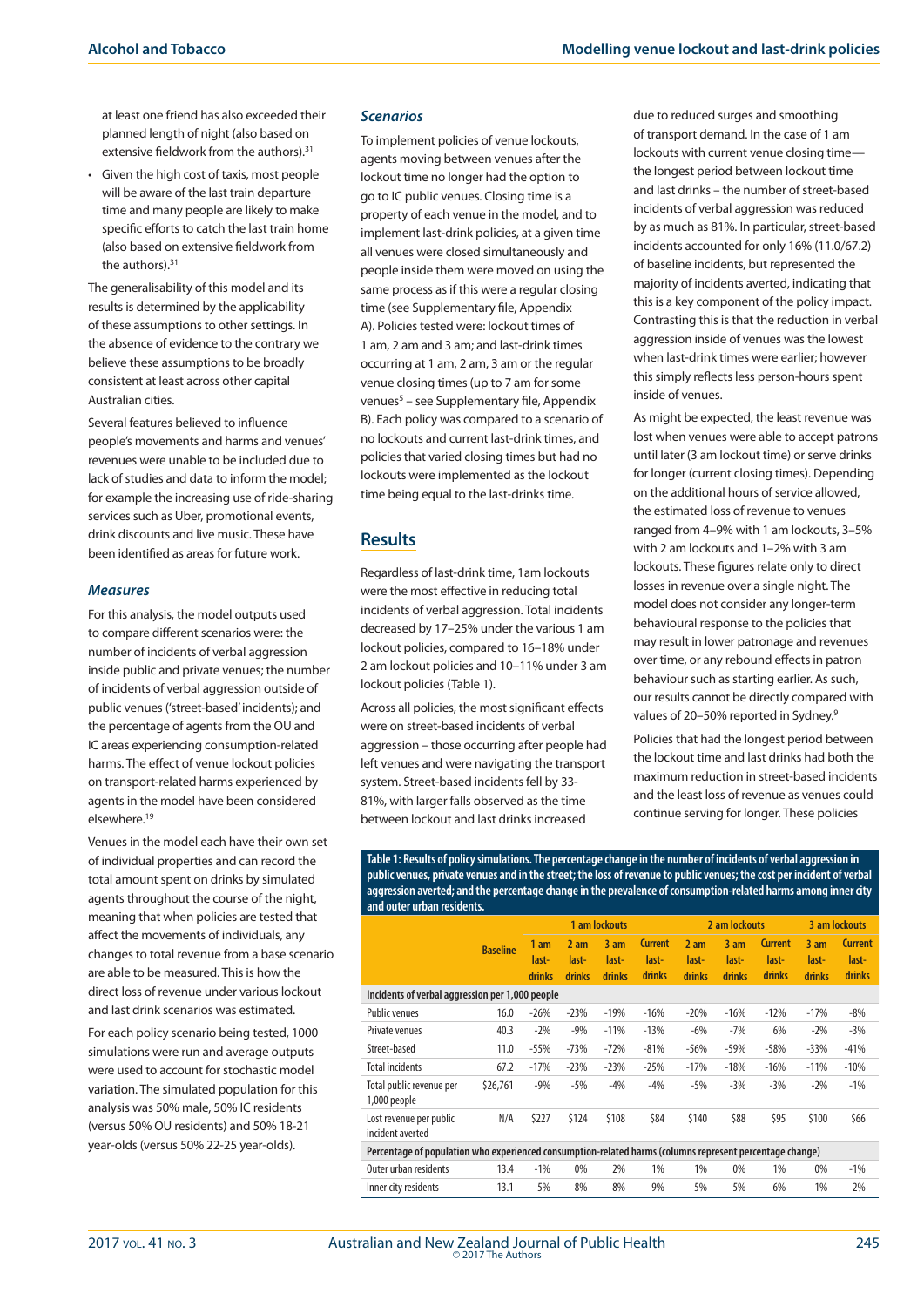also had the lowest licensee cost per incident of aggression averted and so could therefore be considered the most 'effective'.

It is important to note that in all of these scenarios, in particular when the lockout time was earlier, there was an increase in consumption-related harms among IC residents. The prevalence of consumptionrelated harms among IC residents increased by 5–9% for 1 am lockouts, 5–6% for 2 am lockouts and 1–2% for 3 am lockouts. This was because before lockout policies were introduced, IC residents were able to move from private to public venues late at night (OU residents did not do this once public transport had stopped); however venue lockouts prevented this and led to IC residents spending more time in private venues. As drinking rates were modelled to be faster in private venues – which studies suggest occurs due to convenience and lower  $costs<sup>32</sup> - there was an increased prevalence of$ consumption-related harms.

The increase in the prevalence of consumption-related harms may also explain the decrease in verbal aggression in private venues under these policies, as experiencing consumption-related harms was considered to end the night for individuals, thus ending their chances of experiencing verbal aggression. In particular for many of the higher-risk individuals (i.e. people in the model who had consumed greater than a harms threshold for experiencing verbal aggression, see Supplementary file, Appendix A) their nights were likely to be ending earlier.

# **Discussion**

We have used an ABM to simulate single drinking occasions of young, heavy drinkers in order to implement and compare several time-specific venue lockout and last-drink policies. These policies were most effective in reducing our measure of harm, incidents of verbal aggression, when there was a longer period between the lockout time and last-drinks time. In particular, their effectiveness in the model was primarily due to the smoothing of transport demand, which led to large reductions in the number of street-based incidents. This is an important illustration of how simulation models can be used to explore the intended and unintended consequences of policy change, as well as highlighting knowledge gaps and uncertainties, in order to develop rational and practical recommendations in the absence of conventional evidence.

A more direct method of addressing streetbased incidents of aggression may be by extending public transport operating hours, which is being trialled in Melbourne in the form of 24-hour public transport on Friday and Saturday nights. Not only has similar modelling work shown that this policy may be more effective in reducing incidents of aggression than venue lockouts,<sup>19</sup> but it is likely to have more public support and subsequently face fewer political barriers. It remains to be seen how the introduction of 24-hour public transport in Melbourne has actually affected individual behaviours and drinking-related harms, in particular those of OU residents who have increased access to IC entertainment precincts late at night; for example it is plausible that these individuals may start their nights out later or have different movement patterns between venue types as a result of the policy. A review of the 24-hour public transport is due to occur in January 2017, however following the popularity of the first six months of operation the policy has been extended from a 12 month to an 18 month trial. Important comparisons should be drawn between this and the two-year review of the Kings Cross lockout policy, which at the time of writing was not yet concluded but was due in 2016.<sup>33</sup>

The model estimates that by including additional hours between lockout time and last-drinks time the loss of revenue to venue owners could be minimised, and that in the worst scenario losses would not exceed 10%; however this does not include losses from longer-term behavioural changes as people adjust to policies. For example, changes to the atmosphere of particular entertainment precincts may feedback to make the area less attractive as a night-time destination, reducing the number of people looking to have 'big nights' and producing additional revenue losses due to less participation in the night-time economy. This may be more likely to occur in areas such as Kings Cross, where a nearby precinct exists (e.g. Newtown) that does not have lockout policies in place. This was unable to be tested due to a lack of data to inform the modelling, and therefore we emphasise that our results should be used to compare policies, rather than to estimate their absolute impact. With this in mind, additional hours between lockout time and last-drinks time also came out to be the preferred policy options for venue owners. It should be noted that these simulated findings are not entirely consistent with

the evaluation literature,<sup>1</sup> which generally suggests that trading hour or 'last drinks' restrictions are more effective than lock-out policies. This may be related to limitations of this study. First, these results are based on a theoretical model and there is uncertainty in the model parameters. To better understand these uncertainties, model sensitivities have been tested in detail elsewhere;<sup>25</sup> the model was found to be robust to parameter variations, providing us with some confidence in the results. Despite this, a major strength of this study is the use of a simulation model to highlight policy implications that may otherwise be overlooked. We recommend that evidence from modelling work, which can capture the broader impact of policy changes, be used to inform future policy decisions.

Second, as mentioned in the methods, the parameters apply to young, heavy drinkers in Melbourne before 24-hour public transport was introduced, which we are generalising to other settings. The specific assumptions about drinking characteristics that are included in the model have been explicitly highlighted and, notwithstanding some likely variation in drinking behaviours between settings, we believe they can be applied beyond Melbourne, at least across capital cities.

Third, the model has been designed to capture the effects of policies on individuals throughout the course of a single night, in order to measure the impact of time-specific policies. However, this means that it does not capture the effects of behavioural change over time, most notably reduced patronage and revenues, as well as any rebound over time. Policies are also implemented uniformly to all venues, meaning that the simulated agents cannot plan their nights or make decisions to go to venues or suburbs that may be exempt. Furthermore, agents do not fundamentally alter their nights out in response to policy changes. For example, if people started their nights out earlier in response to policy changes, this could shift the harm and revenue distribution among different types of venues. Instead, due to the lack of data available to inform alternative approaches, we assume similar behaviours and decision making up until restrictions limit the agents' options. This is likely to be a simplification of the actual effects of policy change, so we have therefore been careful to draw conclusions about comparing policies, rather than estimating the actual effect sizes.